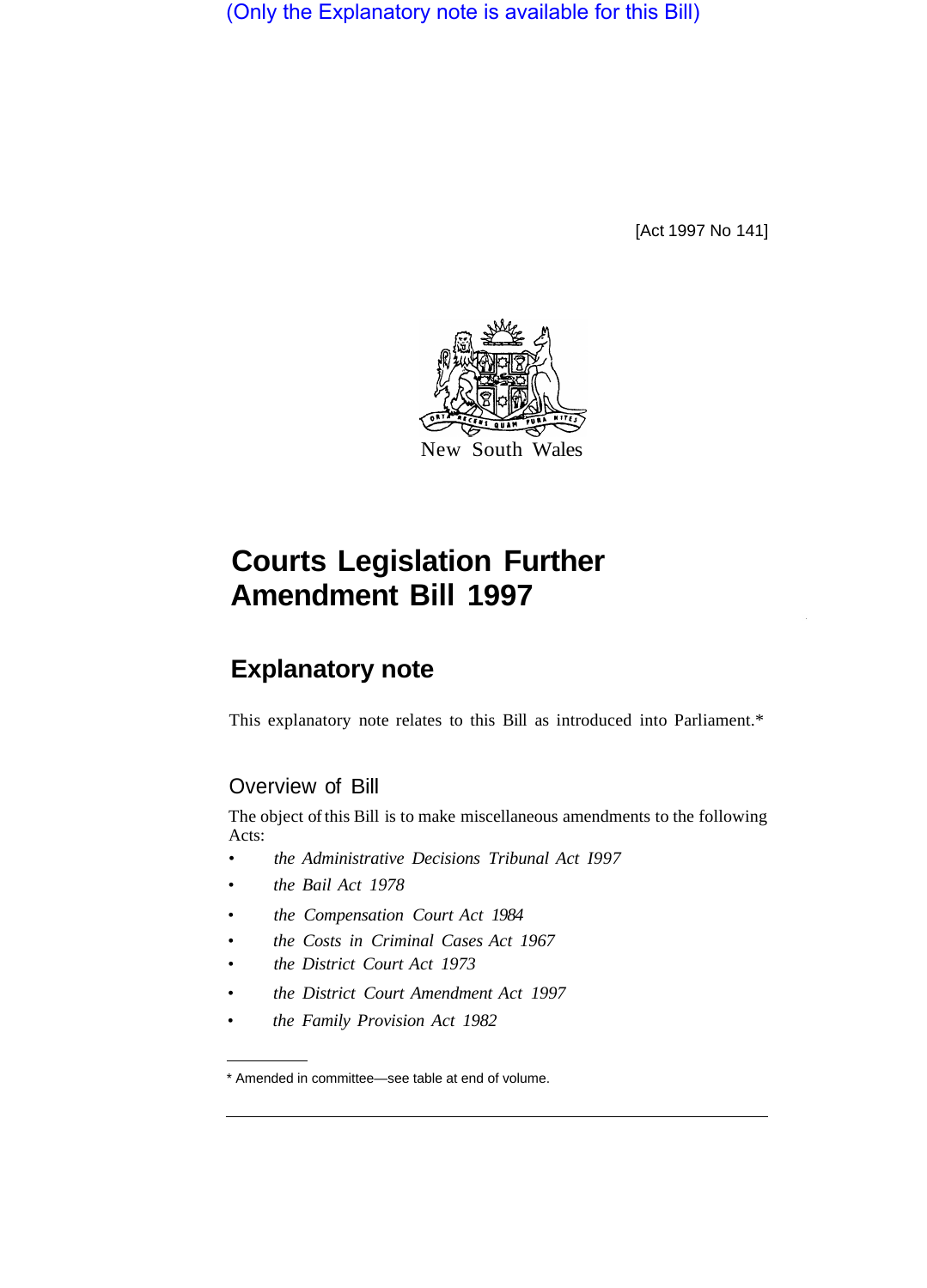Explanatory note

- *the Legal Profession Act 1987*
- *the Local Courts Act 1982*
- *the Suitors' Fund Act 1951*
- *the Supreme Court Act 1970*
- *the Testator's Family Maintenance and Guardianship of Infants Act 1916*
- *the Uncollected Goods Act 1995*

## Outline of provisions

**Clause 1** specifies the name (also called the short title) of the proposed Act.

**Clause 2** provides for the commencement of the proposed Act on a day or days to be appointed by proclamation.

**Clause 3** is a formal provision giving effect to the Schedule of amendments to various Acts administered by the Attorney General.

**Schedule 1.1** amends the *Administrative Decisions Tribunal Act 1997* so as:

- $(a)$ to correct a cross-reference (Schedule 1.1 [l]: proposed amendment to the definition of *application* in section 4), and
- to make the language used in provisions of the Act dealing with the  $(b)$ making of applications consistent, with the intention that the amendments not affect the right of any interested person to have the assistance of a legal practitioner or other agent in the preparation or lodgment of an application in accordance with any rules made under section 90 (Schedule 1.1 [2] and [4]): proposed amendments to sections 42 (a) and 55 (1) (a)), and
- $(c)$ to make it clear that an application may be lodged with the Administrative Decisions Tribunal if the applicant has been notified of the result of an internal review under that Act, or after the expiry of 14 days from the lodgment of the internal review application where no such notification has been received within that period (or other agreed period) (Schedule 1.1 [3]: proposed amendment to section 53), and
- $(d)$ to make it clear that the Tribunal can direct the Registrar to make a document already lodged with it under section 58 (4) available to a party seeking a summons for the production of the document rather than, as at present, only documents lodged by a party under section 58 (1) (Schedule 1.1 [7]: proposed amendment to section 58), and

Explanatory note page 2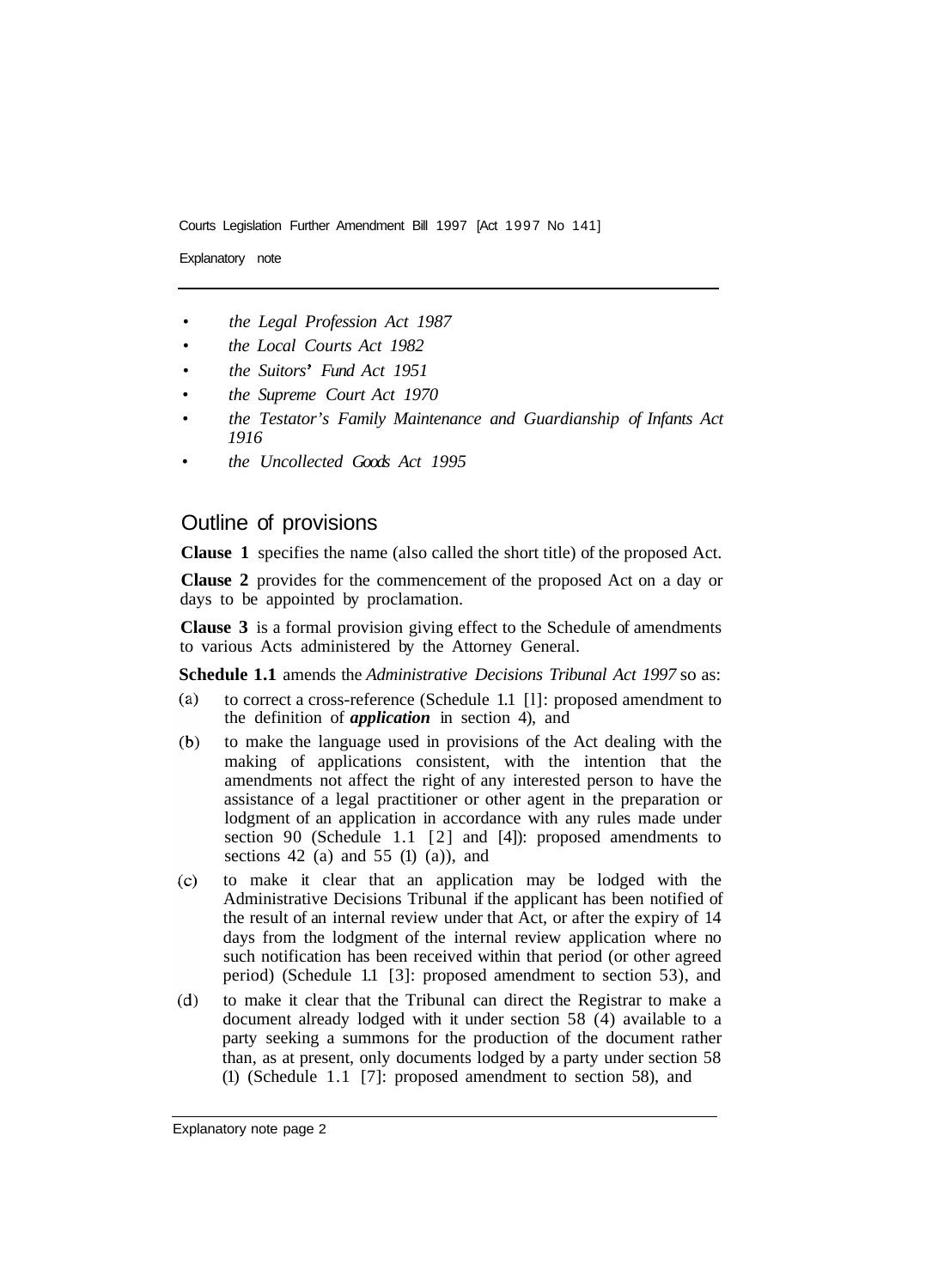Explanatory note

- $(e)$ to enable the Tribunal to dismiss applications that are misconceived or lacking in substance as well as proceedings that are frivolous or vexatious (Schedule 1.1 [8]: proposed amendment to section 73), and
- $(f)$ to enable orders of the Tribunal for the payment of fines and other penalties to be registered (and therefore enforced) as judgment debts in courts of competent jurisdiction, complementing section 82 which deals with the recovery of amounts (other than penalties) ordered to be paid by the Tribunal (Schedule 1.1 [9]: proposed section 82A), and
- to make it clear that parties to proceedings may consent to a member  $(g)$ with a conflicting interest participating in the determination of proceedings, and to enable the President to direct a member not to participate in the determination of proceedings if the member has a conflicting interest (Schedule 1.1 [11]: proposed clause 14 of Schedule 3), and
- $(h)$ to ensure that decisions of an abolished body that are appealable to a court before its abolition (but which have not yet been appealed) may be appealed instead to an Appeal Panel of the Tribunal (Schedule 1.1 [14]: proposed clause 14A of Schedule 3, and
- to make other minor, consequential or ancillary amendments (Schedule  $(i)$ 1.1 [5], [6], [10], [12] and [13]).

**Schedule 1.2** amends the *Bail Act 1978* so as to substitute section 48B (which deals with the review of bail conditions by a justice) (Schedule 1.2 [l]). The new section extends the matters in relation to which a justice may vary bail reporting conditions (paragraphs (b), (c), (d) and (e) of proposed section  $48B$  (3)). The powers conferred by paragraphs (c), (d) and (e) (relating to the number of days on which the accused must report to a police station, the revocation of bail conditions requiring the accused to report to a police station and the accused's place of residence) are not to be exercisable over the objections of the appropriate prosecuting authority or in relation to a bail condition imposed by the Supreme Court, nor are they to be exercisable after summary or committal proceedings against the accused have been determined (proposed section 48B (4)).

The Schedule also makes amendments of a savings or transitional nature (Schedule 1.2 [2]: proposed Part 4 of Schedule 1).

**Schedule 1.3** amends the *Compensation Court Act 1984* so as:

(a) to impose an upper limit of 70 years on the age of acting commissioners (Schedule 1.3 [l]: proposed section 13 (IA)) and commissioners (Schedule 1.3 [4]: proposed amendments to clauses l and 9 of Schedule 2), and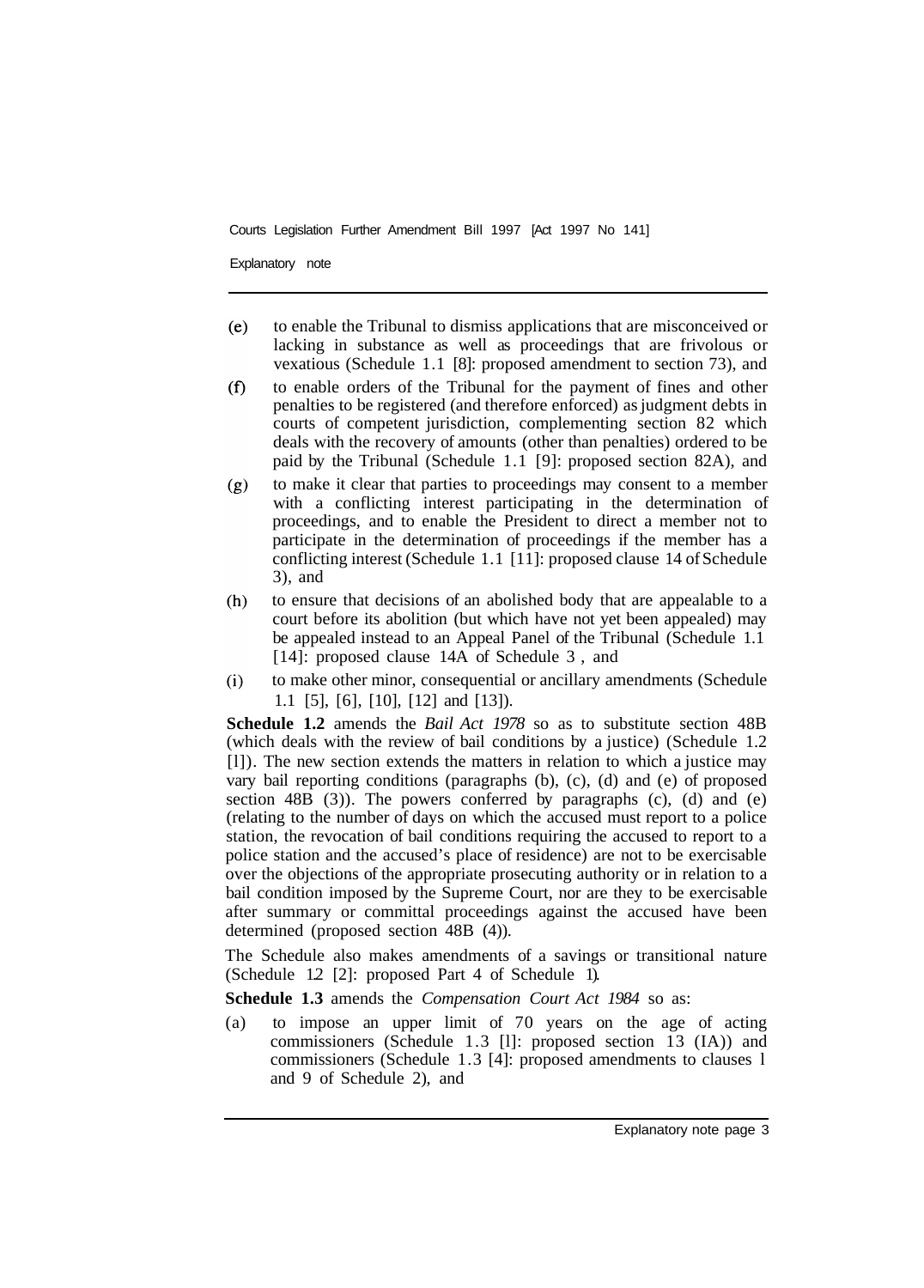Explanatory note

- (b) to provide for the appointment of acting registrars (Schedule 1.3 [2]: proposed section 14AA), and
- (c) to provide that an appeal to the Court of Appeal (other than an appeal from a final decision or award involving a claim for, or a question relating to, an amount of \$20,000 or more) may not be made without the leave of the Court of Appeal (Schedule 1.3 [3]: proposed section 32 (4)), and
- (d) to make other minor, consequential or ancillary amendments (Schedule 1.3 [5], [6] and [7]).

**Schedule 1.4** amends the *Costs in Criminal Cases Act 1967* so as to abolish an existing requirement for a justice (but not a judge) to specify an amount of costs in a certificate given under that Act for the purpose of enabling a person who is acquitted or discharged in criminal proceedings to recover costs paid in connection with that person's defence in those proceedings (proposed repeal of section 3 (2)).

**Schedule 1.5** amends the *District Court Act 1973* so as:

- to clarify the meaning of the expression motor accident claim when  $(a)$ used in that Act (Schedule 1.5 [l]: proposed amendment to that definition in section 4 (l)), and
- to remove any doubt as to the kinds of action with respect to which the  $(b)$ District Court has jurisdiction (Schedule 1.5 [2] and [3]: proposed section 44  $(1)$   $(a)$  and  $(e)$ ), and
- $(c)$ to provide that an appeal to the Supreme Court (other than an appeal from a final judgment or order involving a claim for, or a question relating to, an amount of \$100,000 or more) may not be made without the leave of the Supreme Court (Schedule 1.5 [6]: proposed section 127 (2) (c)), and
- $(d)$ to make other minor, consequential or ancillary amendments (Schedule 1.5 [4], [5] and [7]).

**Schedule 1.6** amends the *District Court Amendment Act 1997* as a consequence of amendments being made by Schedule 1.7 and 1.12 to the *Family Provision Act 1982* and the *Testator's Family Maintenance and Guardianship of Infants Act 1916.* 

**Schedule 1.7** amends the *Family Provision Act 1982* so as to clarify the definition of *Court* in section 6 (1).

Explanatory note page 4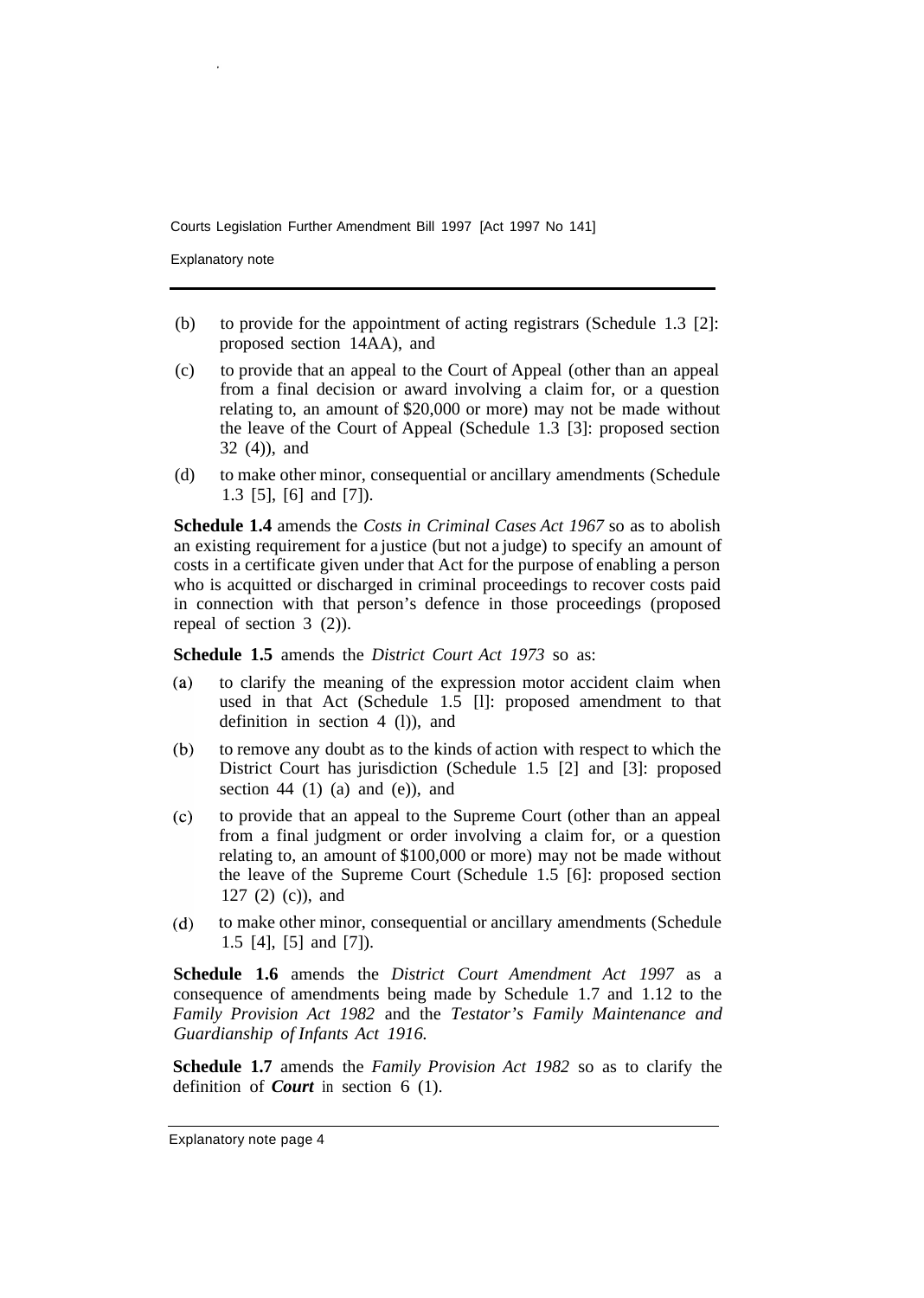Explanatory note

**Schedule 1.8** amends the *Legal Profession Act 1987* so as to allow the Legal Services Tribunal:

- (a) to make orders for costs in relation to its determinations under section 48K of that Act (Schedule 1.8 [ l]: proposed amendment to section 48 L), and
- (b) to make orders for costs for specified or unspecified amounts, including amounts to be determined on a specified basis (Schedule 1.8 [l] and [S]: proposed amendments to sections 48L and 171E), and
- (c) to make other minor, consequential or ancillary amendments (Schedule 1.8 [2], [3] and [4]).

**Schedule 1.9** amends the *Local Courts Act 1982* so as allow a former Magistrate to be reinstated as a Magistrate up to the age of 70 years, instead of 65 years as is presently the case (proposed amendment to section 21 (l)).

- **Schedule 1.10** amends the *Suitors' Fund Act 1951* so as:
- (a) to impose a limit on the costs payable with respect to indemnity certificates issued under that Act for appeals to the High Court (where the limit is set at \$20,000) or to any other court (where the limit is set at  $$10,000$  (Schedule 1.10 [2]: proposed section 6 (2A)), and
- (b) to provide that where more than one such certificate is issued for the same appeal proceedings, the maximum amount payable in respect of any one certificate is the amount equal to the maximum limit for the appeal divided by the number of certificates that have been issued, unless the court otherwise determines (Schedule 1.10 [2]: proposed section 6 (2B)), and
- (c) to make other minor, consequential or ancillary amendments (Schedule 1.10 [1] and [3]).

**Schedule 1.11** amends the *Supreme Court Act 1970* so as:

- (a) to clarify which appeals may be dealt with by 2 Judges of Appeal rather than 3 (Schedule 1.11 [1]: proposed amendment to section  $\hat{46}A$ ), and
- (b) to provide that an appeal to the Court of Appeal from a Divisional Court (other than an appeal from a final judgment or order involving a claim for, or a question relating to, an amount of \$100,000 or more, an application for a writ of habeas corpus, the committal or arrest of a person or contempt) may not be made without the leave of the Court of Appeal (Schedule 1.11 [2]: proposed section 101 (2) (r)), and
- (c) to clarify the occasions on which video link facilities may be used (Schedule 1.11 [3] and [4]: proposed amendment to section 110A and proposed section 110AA), and